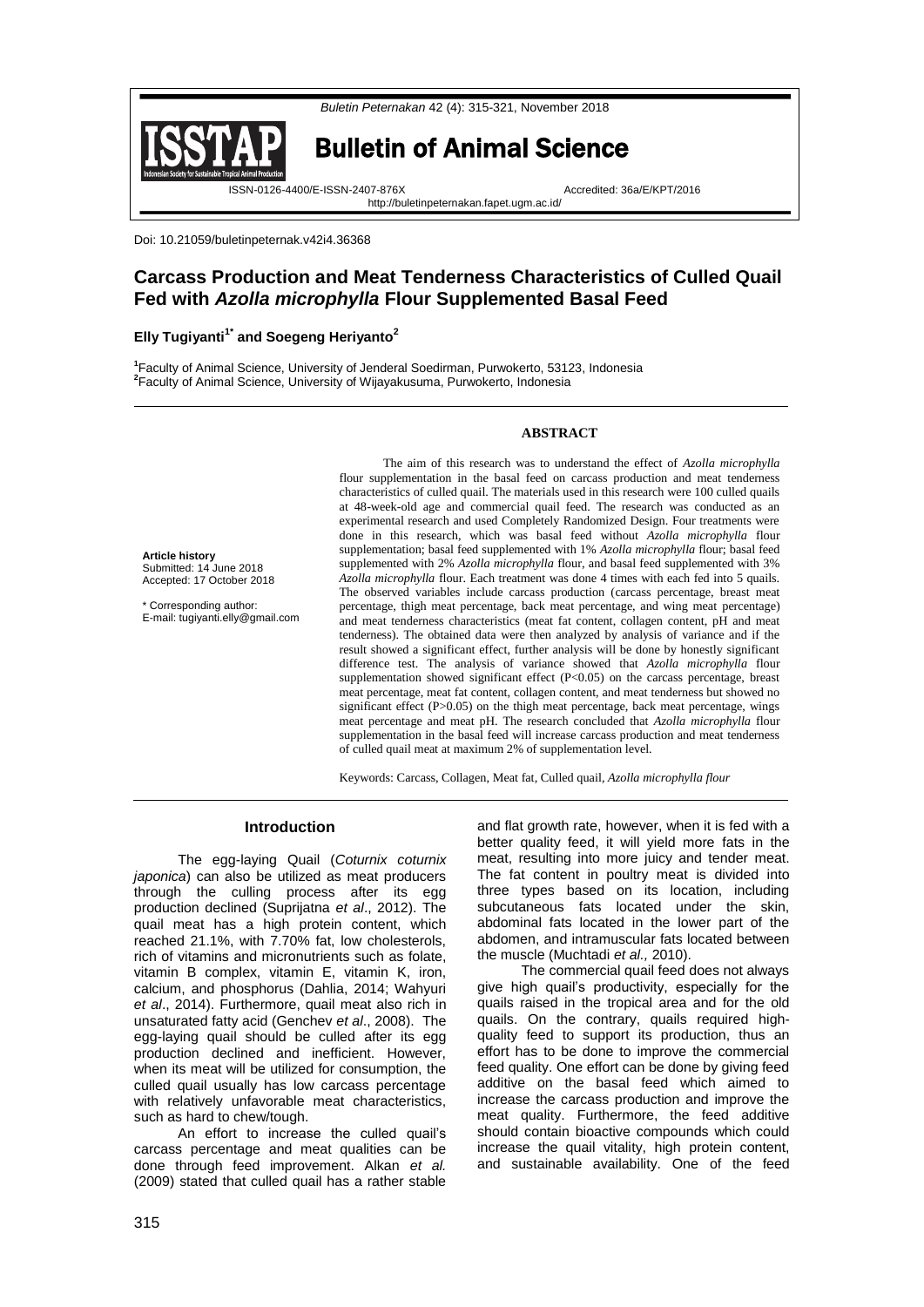additives which meet the condition is *Azolla microphylla.* 

*Azolla microphylla* is an aquatic fern which has fast growth, capable to replicate in around 2-10 days with daily growth phase reached 35%, thus showed its potentials to be utilized as feed ingredient (Hasan *et al*., 2009). *Azolla microphylla*  flour showed several advantages when utilized for feed ingredients, as it has 23.78% protein, 19.83% ash, 14.07% water, 0.77% fats, and also several beneficial bioactive compounds such as flavonoid (0.42%), sitosterol (1.43%), stigmasterol (3.60%), β-carotene (1.09%), chlorophyll, cytosine, essential amino acids, alkaloid, steroid, saponin, tannin and phenol. Flavonoid is a potential secondary metabolite for antioxidant, protecting cell structure, increase the vitamin effectiveness, anti-inflammation, anti-fungi, anti-virus, anticancer and natural antibiotics (Geissman, 1962; Sukadana, 2010; Redha, 2010). Phytosterol is a plant-based sterol useful for a diuretic, hypoglycemic, and suppress the cholesterols absorption in the digestive tract, while also prevent and treat hyperlipidemia (Andayani, 2003; Bender, 2012; Wu *et al*., 2009). Furthermore, βcarotene is one form of the carotenoids, which are synthesized by plants. It is a strong antioxidant, which not only binds the singlet oxygen but also suppresses lipid peroxidation. The compound could also be converted into vitamin A, which both compounds could act as an antioxidant against free radicals in the body (Nishino *et al*., 2017).

Based on various beneficial contents in *Azolla microphylla*, the addition of the *Azolla microphylla* flour as feed additives is expected to increase the culled quail's performance, carcass production, and meat qualities. The aim of this research is to observe the effect of *Azolla microphylla* flour addition on the carcass production and meat qualities of the culled quails.

#### **Materials and Methods**

The materials used in this research were 100 culled quails at 48-week-old age and commercial quail feed. The culled quails are the quails which its egg production already declined to around 46-48% and economically unfavorable.

The used commercial quail feeds were SP-22 produced by PT. Sinta Prima Feedmill. The *Azolla microphylla* was obtained by self-raising in the pond and harvested every two days. The nutritional content of SP-22 and *Azolla microphylla*  flour can be seen in Table 1, and the nutritional content of the feed treatment can be seen in Table  $\mathcal{L}$ 

Battery cage with the dimensional value of 60 cm long, 16 cm width, and 25 cm, was used for quails raising. Each cage plots containing feed and water container were filled with five quails on a random placement. Other materials used in this research include a knife, scissors, a digital scale, analytical scale, plastic tray, and materials used for culled quail meat physical quality test.

This research used the experimental method with Completely Randomized Design. Four treatments were done in this research, which were basal feed without *Azolla microphylla* flour supplementation, basal feed supplemented with<br>1% Azolla microphylla flour, basal feed 1% *Azolla microphylla* flour, basal feed supplemented with 2% *Azolla microphylla* flour, and basal feed supplemented with 3% *Azolla microphylla* flour. Each treatment was done 4 times with each fed into 5 quails. The obtained data were then analyzed by analysis of variance and if the result showed a significant effect, further analysis will be done by Honestly Significant Difference test.

The quails raising was done in the research farm in Keniten Village, Kedungbanteng Sub-district, Banyumas District, for eight weeks, starting from February to April 2018. Preliminary treatment was done for 7 days before raising the quails to eliminate the feed effect factors before research was started. The feed treatment was given for 7 weeks, two times a day at 06.30 in the morning and 15.00 in the afternoon. Water was given ad libitum by placing it in the quail-specified drinking container. The quails were slaughtered at the age of 56 weeks and then cut to get the carcass and other parts followed by direct weight measurements. The breast meat then measured for its tenderness, collagen and fat content. The tenderness was measured with Warner-Bratzler shear force test (Soeparno, 2005). The collagen and fat content was measured with NIRS (Near

Table 1. The nutritional content of quail commercial feed and *Azolla microphylla* flour

| Feed ingredients                | Water content<br>(9/6) | Protein content (%) | Lipid content (%) | Crude fiber content<br>(%) | Ash content (%) |
|---------------------------------|------------------------|---------------------|-------------------|----------------------------|-----------------|
| A. microphylla flour            | 14.07                  | 23.78               | 0.77              | 23.97                      | 19.83           |
| Quail commercial feed SP-<br>つつ | 7.17                   | 20.25               | 4.07              | 4.18                       | 14.05           |

Table 2. The nutritional content of feed treatment

Proximate analysis was done in the Laboratory of Nutrition and Animal Feed, Faculty of Animal Husbandry, UNSOED.

|                         | Basal feed | Basal feed + 1% A.<br>microphylla flour | Basal feed + 2% A.<br>microphylla flour | Basal feed + 3% A.<br>microphylla flour |
|-------------------------|------------|-----------------------------------------|-----------------------------------------|-----------------------------------------|
| SP-22                   | 100        | 100                                     | 100                                     | 100                                     |
| A. microphylla flour    |            |                                         |                                         |                                         |
| Water content (%)       | 7.17       | 7.31                                    | 7.45                                    | 7.60                                    |
| Protein content (%)     | 20.25      | 20.49                                   | 20.73                                   | 20.96                                   |
| Fat content (%)         | 4.07       | 4.08                                    | 4.09                                    | 4.10                                    |
| Crude fiber content (%) | 4.18       | 4.42                                    | 4.66                                    | 4.90                                    |
| Ash content (%)         | 14.05      | 14.25                                   | 14.45                                   | 14.65                                   |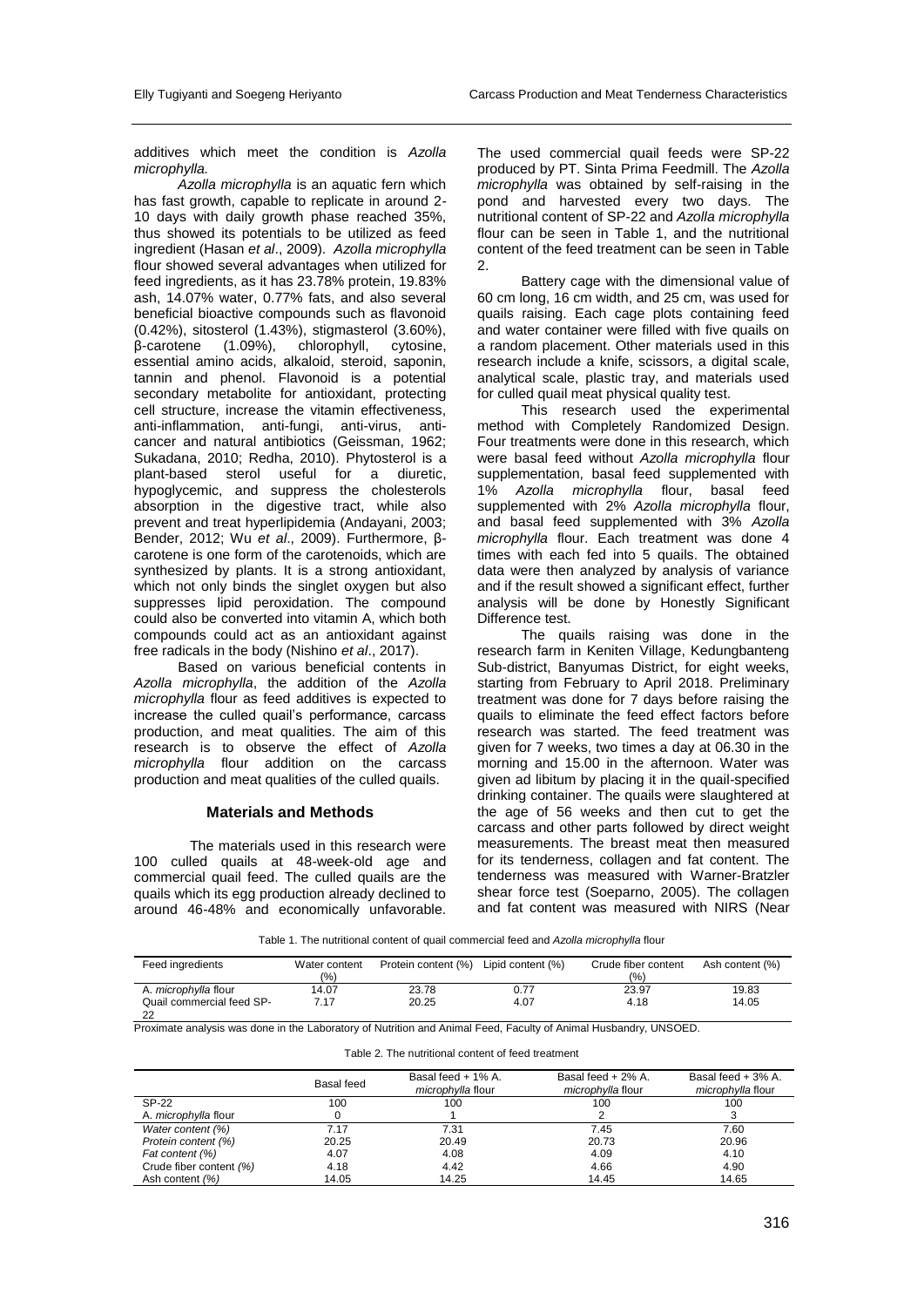Infra-Red Spectroscopy). The carcass and other parts measurement were done in the Laboratory of Poultry Production, while physical quality was measured in the Laboratory of Meat Science and Technology, Faculty of Animal Science, Universitas Gadjah Mada.

## **Result and Discussion**

## **Carcass production**

The effect of *Azolla microphylla* flour supplementation in the basal feed on the culled quails' carcass production can be seen in Table 3. The culled quails' carcass production in this research showed a better result compared to Suprayogi (2012), which yielded 48.38±1.56- 48.84±0.34% carcass production with cage density treatment. The analysis of variance showed *Azolla microphylla* flour supplementation in the basal feed gave a significant effect  $(P<0.05)$ to the carcass percentage of culled quails.

The increased carcass percentage is due to the high protein content in Azolla *microphylla*  flour (23.78%). Furthermore, the protein in *Azolla microphylla* consisted of 45% non-essential amino acids and 55% essential amino acids, especially leucine, lysine, arginine, phenylalanine, and tyrosine as the substances are the dominant essential amino acids (Sanginga dan Van Hove, 1989). According to Sreenath dan Kannapan (2015), *Azolla microphylla* contained 40.53%%±1.14% essential amino acids, consisted of threonine as much as 7.61±0.12 g/100g protein, valine as much as 7.60±0.30 g/100g protein, leucine as much as 10.60±0.32g/100g protein, isoleucine as much as 5.75±0.19 g/100g protein, phenylalanine as much as 5.10±0.12 g/100g protein, lysine as much as 2.34±0.06 g/100g protein, methionine as much as 0.46±0.12 g/100g protein, tyrosine as much as 0.92±0.03 g/100g protein, aspartic acid as much as 11.58±0.53 g/100g protein, glutamic acid as much as 14.2±0.25g/100g protein, serine as much as 9.36±0.26g/100g protein, proline as much as 1.62±0.03 g/100g protein, glycine as much as 8.59±0.39g/100g protein, alanine as much as 7.86±0.39 g/100g protein, histidine as much as 3.30±0.09g/100g protein, arginine as much as 2.04±0.05 g/100g protein and tryptophan as much as 1.00±0.02 g/100g protein. The rich essential amino acids content in the *Azolla microphylla* will fulfill protein turnover in the body, resulting in higher carcass production in the culled quails fed with *Azolla microphylla* flour supplementation

compared to sole basal feed. In addition, *Azolla microphylla* flour also contained 0.42% flavonoid and 1.09% β-carotene; those substances are known as growth promoters, capable to increase the production and reproduction performances and animal's immunity, while also acting as an antioxidant (Kurniawan *et al*., 2010; Surai, 2014; Tugiyanti *et al*., 2016). Mushawwir and Latipudin (2013) added that feeding flavonoid could<br>increase humoral immunity and chicken humoral immunity and productivity.

The average breast meat percentage in this research was around 21.374±0.508 to 27.425±4.556% (Table 3); lower than the research done by Nugraeni (2012) which yielded 44.67±1.00-45.40±0.69% culled quail breast meat with cage density treatment. The analysis of variance showed that *Azolla microphylla* flour supplementation in basal feed gave a significant effect (P<0.05) to the breast meat percentage of culled quails. The honestly significant difference test showed that culled quails fed with 1% and 2% *Azolla microphylla* flour supplemented basal feed yield different breast meat percentage compared to sole basal feed and 3% supplementation, indicates that the protein content in *Azolla microphylla* flour was deposited in the breast area. The result is in accordance with Mentari *et al*. (2014), which stated that consumed protein in poultry will be deposited in the breast area. However, *Azolla microphylla* flour contained high crude fibers, which is around 23.97%, restricting its potential as feed ingredients noting that higher crude fibers consumption resulted in faster peristalsis and digestive rates in the intestine, while also lower the nutrient absorption (Amrullah, 2004). This explains the lower breast meat percentage in culled quails fed with 3% *Azolla microphylla* flour supplemented basal feed compared to the 1% and 2% supplementation level.

The average thigh, back, and wing meat percentages of culled quails were around  $11.162 \pm 2.206 - 12.941 \pm 1.766\%$ ,  $10.619 \pm 0.818 - 12.640 \pm 0.769\%$  and  $9.783 \pm 0.423$ 12.640±0.769% and 10.307±0.461% respectively (Tabel 3). The result of this research is lower compared to research done by Suprayogi (2012), which were around 30.18±0.55-30.98±0.47%, 26.40±2.07-27.56±0.57 and 14.09±0.16-14.98±0.20% with cage density treatment. The differences are caused by the changes in carcass composition as the quails mature, especially on the thigh and breast area (Sarjana *et al*., 2010). Analysis of variance

Table 3. The effect of *Azolla microphylla* flour supplementation in the basal feed on the culled quail carcass production

| Treatment                                 | Carcass<br>percentage      | Breast meat<br>percentage  | Thigh meat<br>percentage         | Back meat<br>percentage          | Wing meat<br>percentage          |
|-------------------------------------------|----------------------------|----------------------------|----------------------------------|----------------------------------|----------------------------------|
| Basal feed                                | $55.014 \pm 0.640^a$       | $21.374 \pm 0.508^a$       | $11.162 \pm 2.206^{ns}$          | $12.520 \pm 3.365$ <sup>ns</sup> | $9.949 \pm 1.222$ <sup>ns</sup>  |
| Basal feed + 1% A.<br>microphylla flour   | 59.297±4.772 <sup>b</sup>  | 24.780±4.526 <sup>b</sup>  | $12.941 \pm 1.766^{ns}$          | $10.670 \pm 0.680$ <sup>ns</sup> | $10.219 \pm 0.408$ <sup>ns</sup> |
| Basal feed $+2\%$ A.<br>microphylla flour | $59.452 \pm 1.015^{\circ}$ | $27.425 \pm 4.556^{\circ}$ | $12.450\pm0.420$ <sup>ns</sup>   | $10.619 \pm 0.818$ <sup>ns</sup> | $10.307 \pm 0.461$ <sup>ns</sup> |
| Basal feed $+3\%$ A.<br>microphylla flour | $59.176 \pm 0.769^{\circ}$ | $22.983 + 2.306^a$         | $11.439 \pm 0.769$ <sup>ns</sup> | $12.640 \pm 0.769$ <sup>ns</sup> | $9.783 \pm 0.423$ <sup>ns</sup>  |

Different superscripts in the same column showed a significantly different effect (P <0.05). The same superscript in the same column showed a significantly different effect (P>0.05)*.*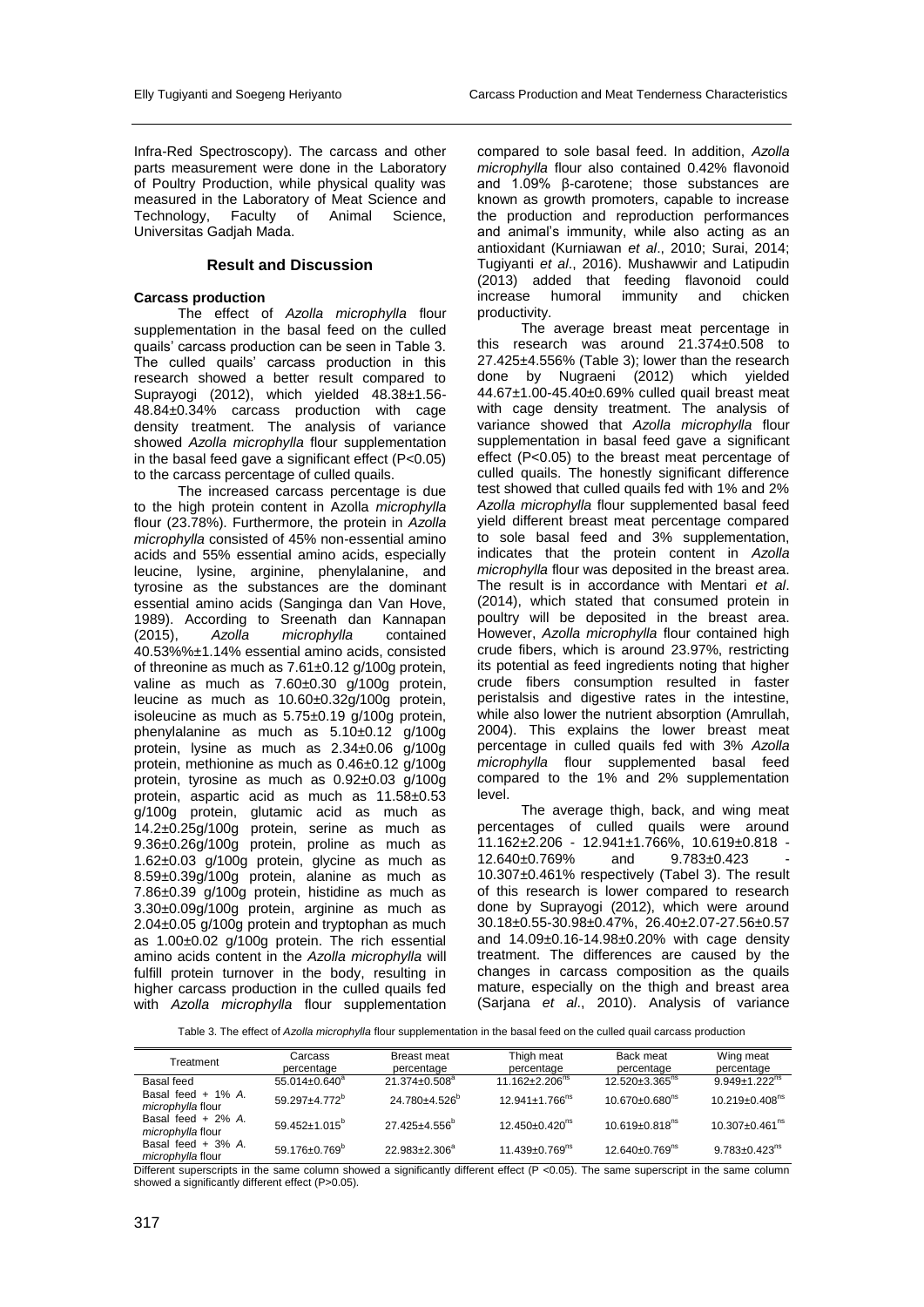showed that *Azolla microphylla* flour supplementation in basal feed did not give significant effect (P>0.05) to the thigh, back, and wing meat percentage of culled quail meat. The result is caused by the condition that those respective areas are used for the quails' daily activity such as standing and maintaining body balance. Furthermore, the culled quails were more active compared to quails which still have high egg productivity, regarding that culled quails will have more time to move than staying idle for egg production. In addition, the result showed that the nutritional and bioactive content in *Azolla microphylla* flour supplemented in the basal feed is not enough to fulfill the requirement for those three carcass parts.

#### **Meat tenderness**

The meat tenderness is one of the factors which determine meat quality. Furthermore, meat tenderness is affected by several factors, including fat content, collagen content, and pH (Soeparno, 2005; Tambunan, 2009; Tugiyanti *et al*., 2013). The average meat fat content in this research was around 3.598±0.021-4.584±0.064% (Table 4), significantly lower compared to the research done by Febriana (2015), which reported that the fat content on quails meat fed with noni leaves flower was 17.71%.

The low meat fat content in the culled quails' meat is caused by the antioxidant compounds occurred in the *Azolla microphylla* flour, such as flavonoid, saponin, and tannin. Those compounds will elevate the lipoprotein lipase enzymatic activity (Khakim, 2000), resulting in higher fat degradation or lipolysis in the fatty tissue. Rodrigues *et al*. (2005), also added that flavonoid, saponin, and tannin suppress the fatty acid synthesis, while Kuppusamy and Das (1994) stated that cell adipogenesis and adipocytes also suppressed by the compounds. Furthermore, the availability of polyphenol and flavonoid in feed significantly suppress the occurrence of hyperlipidemia (Xia *et al*., 2010). Hsu and Yen (2007) added that flavonoid and polyphenol also<br>suppress the Gliserol 3-phosphate suppress the Gliserol 3-phosphate dehydrogenase (GPDH) enzymatic activity in adipocytes, while saponin is known to suppress lipid absorption in the intestine, thus excreted in feces (Dong *et al*., 2007).

The analysis of variance showed that *Azolla microphylla* flour supplementation in the basal feed significantly affect (P<0.05) the fat content in the culled quails meat. The honestly

significant difference test showed different meat fat content between culled quails fed with solely basal feed and fed with basal feed with *Azolla microphylla* flour supplementation. It is caused by the antioxidant compounds in the *Azolla microphylla* flour which improve the quails' vitality. The culled quails' fed with *Azolla microphylla* flour supplemented basal feed had a higher consumption rate compared to the control groups (fed with sole basal feed). The culled quails which<br>fed without Azolla microphylla flour microphylla supplementation consumed around 23.89±3.24 g feed daily, while culled quails which fed with 1% *Azolla microphylla* flour supplemented basal feed consumed 26.10±2.46 g feed daily. Furthermore, the culled quails which fed with 2% *Azolla microphylla* flour supplemented basal feed consumed 27.45±4.02g feed daily, and culled quails which fed with 3% *Azolla microphylla* flour supplemented basal feed consumed 27.59±3.94g feed daily. The higher consumption rate resulted in the higher fat content, thus culled quails which fed with *Azolla microphylla* flour supplemented basal feed will have higher meat fat content.

The average collagen content in the culled quails meat in this research was around 1.700±0.163-2.280±0.014%, relatively similar with the research done by Maiorano *et al*. (2011) which is 1.938±0.079-2.484±0.0162% on quails with different genetic groups, but higher than research done by Tavaniello *et al*. (2014), which is 1.322±0.042–1.414±0.061% in Japanese quails. The analysis of variance showed that *Azolla microphylla* flour supplementation in basal feed gave a significant effect (P<0.05) to the collagen content in the culled quails meat (Table 4). The result of honestly significant difference showed different collagen content between quails fed with and without *Azolla microphylla* flour supplementation. The collagen content in culled quails' meat fed with *Azolla microphylla* flour supplementation had lower collagen content, which resulted in more tender meat. This is regarding that the active compounds in *Azolla microphylla* flour, such as flavonoid, triterpenoid, saponin, tannin and essential oil had antioxidant properties. Those compounds are capable to stimulate faster collagen biosynthesis, up to the remodeling phase. The simultaneous collagen synthesis and degradation are occurred during the remodeling phase, resulting in lower collagen synthesis compared to the proliferation phase which also yields imperfect collagen synthesis (Han *et al*., 2017), thus improve the production

Table 4. The effect of *Azolla microphylla* flour supplementation in the feed on the culled quail meat characteristics

| Treatment                                 | Meat fat content (%)           | Collagen content (%)           | рH                              | Meat tenderness (kg/cm <sup>2</sup> ) |
|-------------------------------------------|--------------------------------|--------------------------------|---------------------------------|---------------------------------------|
| Basal feed                                | $3.598 \pm 0.021$ <sup>a</sup> | $1.856 \pm 0.078$ <sup>a</sup> | $6.246 \pm 0.021$ <sup>ns</sup> | $1.560 \pm 0.177$ <sup>b</sup>        |
| Basal feed $+$ 1% A.<br>microphylla flour | $4.584 \pm 0.064^b$            | $1.700 \pm 0.163$ <sup>a</sup> | $6.190 \pm 0.064$ <sup>ns</sup> | $1.170 \pm 0.071^a$                   |
| Basal feed $+2\%$ A.<br>microphylla flour | $4.260 \pm 0.556^b$            | $1.774 \pm 0.233$ <sup>a</sup> | $6.120 \pm 0.042^{\text{ns}}$   | $1.550+0.955^b$                       |
| Basal feed $+$ 3% A.<br>microphylla flour | $4.410\pm0.141^b$              | $2.280+0.014^b$                | 6.104 $\pm$ 0.014 <sup>ns</sup> | $1.560 \pm 0.354^b$                   |

Different superscripts in the same column showed a significantly different effect (P <0.05). The same superscript in the same column showed a significantly different effect (P>0.05).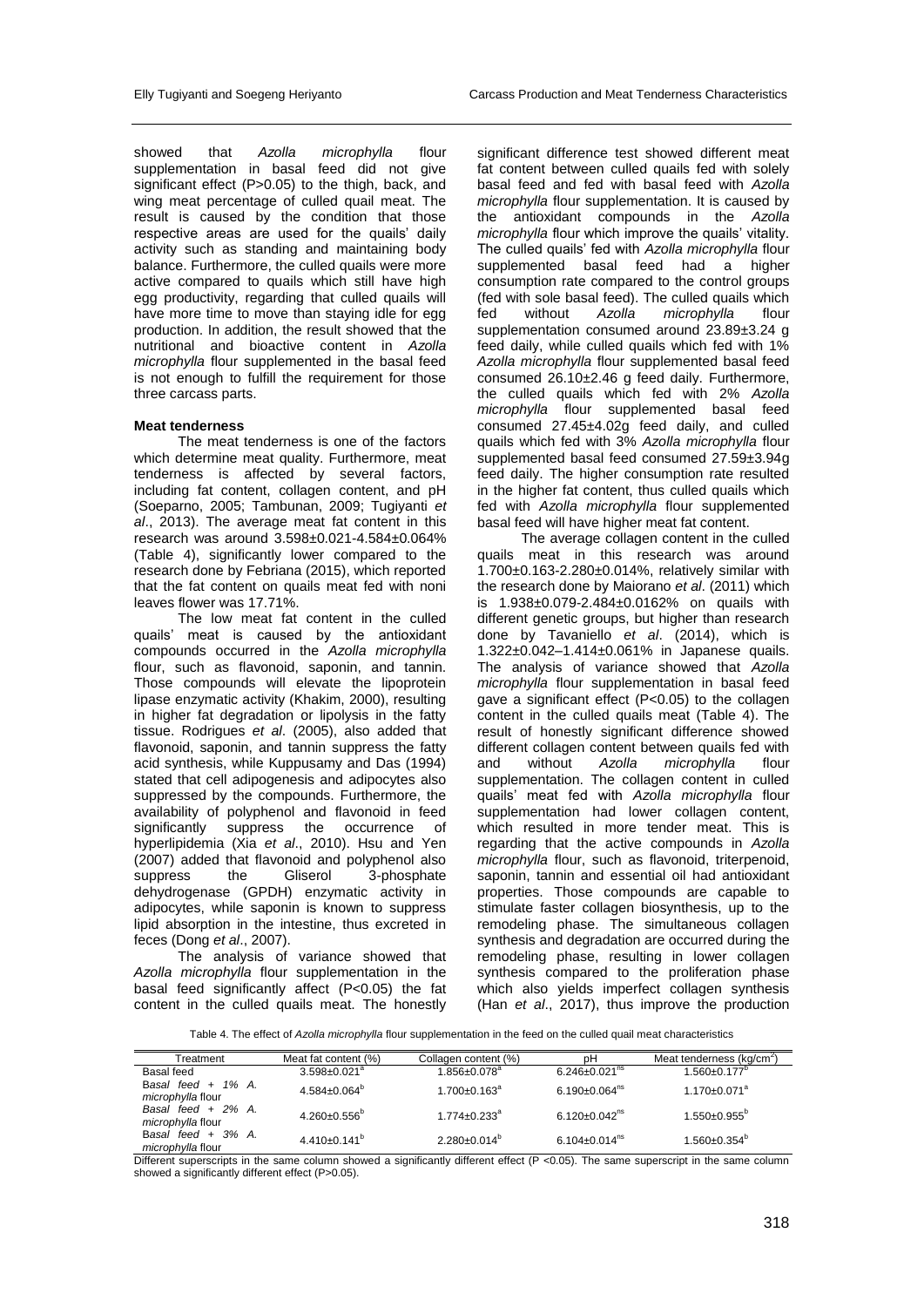performance and meat quality which are tender and has low cholesterol (Gopi *et al*., 2015).

The average pH value in culled quails' meat fed with *Azolla mycrophylla* flour<br>supplemented basal feed was around supplemented basal feed was around 6.104±00014-6.246±0.021, relatively similar with the result of Genchev *et al*. (2008), which was around 6.2-6.3 for Japanese quails' meat. The analysis of variance showed that *Azolla mycrophylla* flour supplementation in basal feed gave a non-significant difference (P>0.05) to the meat pH of culled quails' meat. This indicates that the antioxidant properties of the active compounds and protein in the *Azolla mycrophylla* flour could maintain the hydrogen ions balance in the culled quails' meat. Shebis *et al*. (2013), stated that the antioxidant compounds work by donating hydrogen atom in the metabolism process, in which preventing the pH change caused by glycolysis process and lactic acids production.

The average meat tenderness of culled quails' meat fed with *Azolla mycrophylla* flour supplemented basal feed was around<br>1.170±0.071-1.560±0.177  $kg/cm<sup>2</sup>$ , relatively  $1.170\pm0.071-1.560\pm0.177$ , relatively similar to the research done by Wahyuninghasti *et al*. (2017), which showed that the culled quails' meat tenderness in the m*usculus pectoralis* area was around 0.79-1.26 kg/cm<sup>2</sup> after supplemented by several vitamins in the drink. However, the analysis of variance showed that the *Azolla microphylla* flour supplementation in basal feed showed a significant difference (P<0.05) to the meat tenderness of culled quails meat. The result<br>indicates that the flavonoid. B-carotene. indicates that the flavonoid, β-carotene, chlorophyll, and other active compounds which have antioxidant properties in the *Azolla microphylla* flour could act as a natural antioxidant which reduces the oxidation rate by donating its hydrogen (Afrila dan Jaya, 2012). On the other hand, the phenolic compound in *Azolla microphylla* flour is able to reduce, absorb, while also neutralize free radicals and peroxide decompositions (Javanmardi *et al.,* 2003). The availability of natural antioxidants in *Azolla microphylla* flour also helps the protein decomposition in meat, resulting in an easier to digest meat (Dono, 2010). Furthermore, the natural antioxidants also maintain the physical properties in meat which determine its quality (Soeparno, 2005).

### **Conclusions**

*Azolla microphylla* flour supplementation in feed could improve the carcass percentage and culled quail breast meat, while also increase the fat content, reduce the collagen content and increase meat tenderness. However, at 3% *Azolla microphylla* flour supplementation level, the increased collagen would suppress the meat tenderness. The carcass production and meat tenderness of culled quail can be improved by *Azolla microphylla* flour supplementation in basal feed at a maximum of 2% supplementation level.

### **Acknowledgments**

We would like to thank Universitas Jenderal Soedirman for the research funds which support this research. We would also like to thank fellow students in Azolla Keniten research team for all the help during the research.

#### **References**

- Afrila, A. dan F. Jaya. 2012. Keempukan, pH dan aktivitas air (Aw) dendeng sapi pada berbagai konsentrasi ekstrak jahe *(Zingiber Officinale* Roscoe) dan lama perendaman yang berbeda. Jurnal Ilmu d an Teknologi Hasil Ternak 7: 6-12.
- [Alkan,](https://www.european-poultry-science.com/S-Alkan,QUlEPTQyMTkxNDYmTUlEPTE2MTAxNA.html?UID=BA1AF75BF721AB4024E1DEE9C658131D5BD24D01E886) S., [M. Mendeş,](https://www.european-poultry-science.com/M-Mendex015F,QUlEPTQyMTc4MjImTUlEPTE2MTAxNA.html?UID=BA1AF75BF721AB4024E1DEE9C658131D5BD24D01E886) [K. Karabağ](https://www.european-poultry-science.com/K-Karabax011F,QUlEPTQyMTcyMjMmTUlEPTE2MTAxNA.html?UID=BA1AF75BF721AB4024E1DEE9C658131D5BD24D01E886) and [M. S.](https://www.european-poultry-science.com/M-S-Balcx0131ox011Flu,QUlEPTQyMTcyMjImTUlEPTE2MTAxNA.html?UID=BA1AF75BF721AB4024E1DEE9C658131D5BD24D01E886)  [Balcıoğlu.](https://www.european-poultry-science.com/M-S-Balcx0131ox011Flu,QUlEPTQyMTcyMjImTUlEPTE2MTAxNA.html?UID=BA1AF75BF721AB4024E1DEE9C658131D5BD24D01E886) 2009. Effect of short-term divergent selection for 5-week body weight on growth characteristics of Japanese quail Arch.Geflügelk. 73: S.124-131.
- Amrullah, I. K. 2004. Nutrisi Ayam Broiler. Lembaga Satu Gunung Budi, Bogor.
- Andayani, Y. 2003. Mekanisme aktivitas antihiperglikemik ekstrak buncis (Phaseolus vulgaris linn) pada tikus diabetes dan identifikasi Komponen aktif. Disertasi. Institut Pertanian, Bogor.
- Bender R., D.A. Bell, A.J. Hooper, G. Edwards, F.M. van Bockxmeer, G.F.Watts, and J.R. Burnett. 2012. Screening for familial hypercholesterolaemia. Pathology 44:122- 128.
- Dahlia, S. N. 2014. *Pengaruh penambahan jamur tiram putih (Pleurotus ostreatus) terhadap kualitas dan nilai organoleptik abon daging burung puyuh afkir (Coturnix coturnix japonica).* Thesis. Universitas Andalas, Medan.
- Dong, X. F., W. W. Gao, J. M. Tong, H. Q. Jia, R. N. Sa and Q. Zhang, 2007. Effect of polysavone (alfalfa extract) on abdominal fat deposition and immunity in broiler chickens. Poult. Sci. 86: 1955-1959.
- Dono, N. D. 2010. Kualitas daging ayam boiler yang mendapatkan tepung bawang putih dan tepung temulawak dalam ransum. Jurnal Ilmu Ternak dan Veteriner 15: 81- 87.
- Febriana, S. 2015. Pengaruh pemberian tepung buah mengkudu (*morinda citrifolla l*.) dalam ransum terhadap kadar lemak dan kolesterol puyuh (*Coturnix-coturnix*  **Fakultas** Peternakan, Universitas Padjadjaran, Sumedang.
- Geissman, T. A. 1962. *The Chemistry of Flavonoid Compounds*, Pergamon Press, Inc., New York.
- Genchev, A., G. Mihaylova, S. Ribarski, A. Pavlov, and M. Kabakchiev.2008. Meat quality and composition in japanese quails. Trakia Journal of Sciences 6: 72-82.
- Gopi, M., K. Karthik, H. V. Manjunathachar, P. Tamilmahan, M. Kesavan, M. Dashprakash, B. L. Balaraju, and M. R.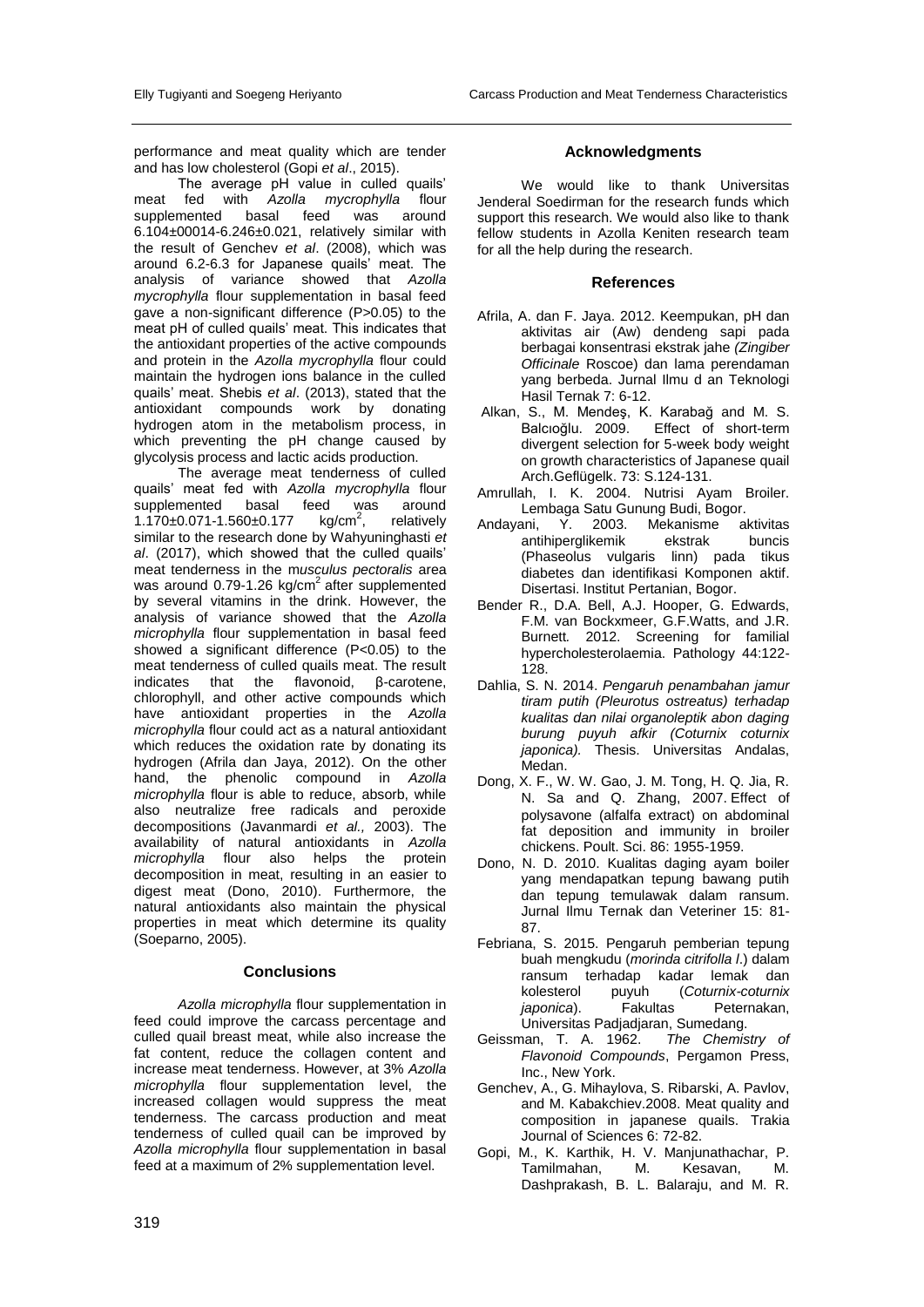Purushothaman. 2015. Essential oils as a feed additive in poultry nutrition. Review Article Advances in Animal and Veterinary Sciences 2: 1– 7.

- Han, X., D. Rodriguez, and T. L. Parker. 2017. Biological activities of frankincense essential oil in human dermal fibroblasts. Biochimie Open 4: 31-35
- Hasan, R. Mohammad, and R. Chakrabarti. 2009. Use of Algae and Aquatic Macrophytes as Feed in Small-scale Aquaculture. Food And Agriculture Organization (FAO), Rome.
- Hsu, C. L. and G. C. Yen. 2007. Effects of flavonoids and phenolic acids on the inhibition of adipogenesis in 3T3-L1 adipocytes. J. Agric. Food Chem. 55: 8404-8410.
- Javanmardi, J., C. Stushnoff, E. Locke, and J. M. Vi vanco. 2003. Antioxidant activity and total phenolic content of iranian ocimum accessions. J. Food Chemistry 83: 547- 550.
- Khakim. 2000. Ketoksikan Akut Ekstrak Air Benalu (*Dendrophthoe pentandra (L*.) miq. dan *Dendrophthoe falcata (L.f). Ertingsh)* pada Mencit Jantan dan Uji Kandungan Kimia. Fakultas Farmasi, Universitas Gadjah Mada, Yogyakarta.
- Kuppusamy, U. R. and N. P. Das. 1994. Potential of β adrenoreceptor agonist-mediated lipolysis by quarcetin and fisetin in isolated rat adipocytes. Biochem. Pharmacol. 47: 521-529.
- Kurniawan, M., I. Munifatul, dan Y. Nurchayati. 2010. *Kandungan Klorofil, Karotenoid, dan Vitamin C pada Beberapa Spesies Tumbuhan Akuatik.* Anatomi Fisiologi, XVIII: 28-40.
- Maiorano,G., S. Knaga, A. Witkowski, D. Cianciullo and M. Bednarczyk. 2011. Cholesterol content and intramuscular<br>collagen properties of pectoralis collagen properties of pectoralis superficialis muscle of quail from different genetic groups. Poult. Sci. 90: 1620–1626.
- Mentari A. S., L. D. Mahfudz, dan N. Suthama. 2014. Massa protein dan lemak daging pada ayam broiler yang diberi tepung<br>temukunci (Boesenbergia pandurata temukunci (*Boesenbergia pandurata*  ROXB*.*) dalam ransum. Animal Agriculture Journal 3: 211-220.
- Muchtadi, T. R., Sugiyono, dan F. Ayustaningwarno. 2010. Ilmu Pengetahuan Bahan Pangan. Penerbit Alfabeta, Bandung.
- Mushawwir, A. dan D. Latipuddin. 2013. Biologi Sintesis Telur, perspektif Fisologi, Biokimia dan Molekuler Produksi Telur. Penerbit Graha Ilmu, Yogyakarta.
- Nishino, A., H. Yasui and T. Maoka. 2017. Reaction and Scavenging Mechanism of β-Carotene and Zeaxanthin with Reactive Oxygen Species. J. Oleo Sci. 66*:* 77-84.
- Nugraeni, D. W. 2012. Persentase karkas dan daging puyuh (*Coturnix-coturnix japonica*)

afkir pada kepadatan kandang yang berbeda. Skripsi. Fakultas Peternakan. Institut Pertanian Bogor, Bogor.

- Redha, A. *2010.* Flavonoid: Struktur, sifat antioksidatif dan peranannya dalam sistem biologis. Jurnal Belian 9 : 196 – 202.
- Rodrigues, H. G., Y. S. Diniz, L. A. Faine, C. M. Galhardi and R. C. Burneiko.<br>2005. Antioxidant effect of saponin: 2005. Antioxidant effect of saponin: Potential action of a soybean flavonoid on glucose tolerance and risk factors for atherosclerosis. Int. J. Food Sci. Nutr. 56: 79-85.
- Sarjana, T. A., D. S. Prayitno, L. D. Mahfudz, dan I. Irawan. 2010. Produksi karkas burung puyuh jepang (*Coturnix coturnix japonica*) betina afkir. Seminar Nasional Unggas Lokal ke IV, 7 Oktober 2010. Fakultas Peternakan, Universitas Diponegoro.
- Sanginga, N. and C. Van Hove. 1989. Amoino acid composition of Azolla as affected by strains and population density. Plant and Soil 117: 263-267
- Shebis, Y., D. Iluz, Y. K.Tahan, Z. Dubinsky, and Y. Yehoshua. 2013. Natural antioxidants : function and sources. Food Nutr. Sci 4: 643-649.
- Soeparno. 2005. Ilmu dan Teknologi Daging. Cetakan ketiga. Universitas Gadjah Mada Press, Yogyakarta.
- Sreenath, K. B. and P. Kannapan. 2015. Nutritional composition of four different species of Azolla. Euro. J. Exp. Bio. 5: 6- 12.
- Sukadana, I. M. 2010. Aktivitas antibakteri senyawa flavonoid Dari kulit akar awarawar (*Ficus septica* Burm F)**.** Jurnal Kimia 4: 63-70.
- Suprijatna, E., D. Sunarti, U. Atmomarsono, dan W. Sarengat. 2012. Kesiapan bahan pakan dalam mendukung pengembangan unggas lokal. Workshop Nasional Unggas Lokal 2012. Puslitbang Peternakan, Bogor.
- Suprayogi, M. Y. 2012. Persentase Karkas dan Karakter Sensori Puyuh (*Coturnix-coturnix*  Jantan dan Betina yang Dipelihara pada Kepadatan Kandang yang Berbeda. Departemen Ilmu Produksi dan<br>Teknologi Peternakan. Fakultas Teknologi Peternakan. Peternakan. Institut Pertanian Bogor.
- Surai, P. F. 2014. Polyphenol compounds in the chicken/animal diet: From the past to the future. J. Anim. Physiol. Anim. Nutr. 98: 19- 31.
- Tambunan, R. D. 2009. Meat Tenderness Factors Affecting. Research Center for Agricultural Technology Lampung, Bandar Lampung, Indonesia.
- [Tavaniello,](javascript:;) S., [G. Maiorano, M. Siwek, S. Knaga,](javascript:;)  [A. Witkowski,](javascript:;) [D. DiMemmo,](javascript:;) and [Bednarczyk.](javascript:;) 2014. Growth performance, meat quality traits, and genetic mapping of quantitative trait loci in 3 generations of Japanese quail populations (*Coturnix japonica*). *Poult. Sci.* 93 : 2129–2140.